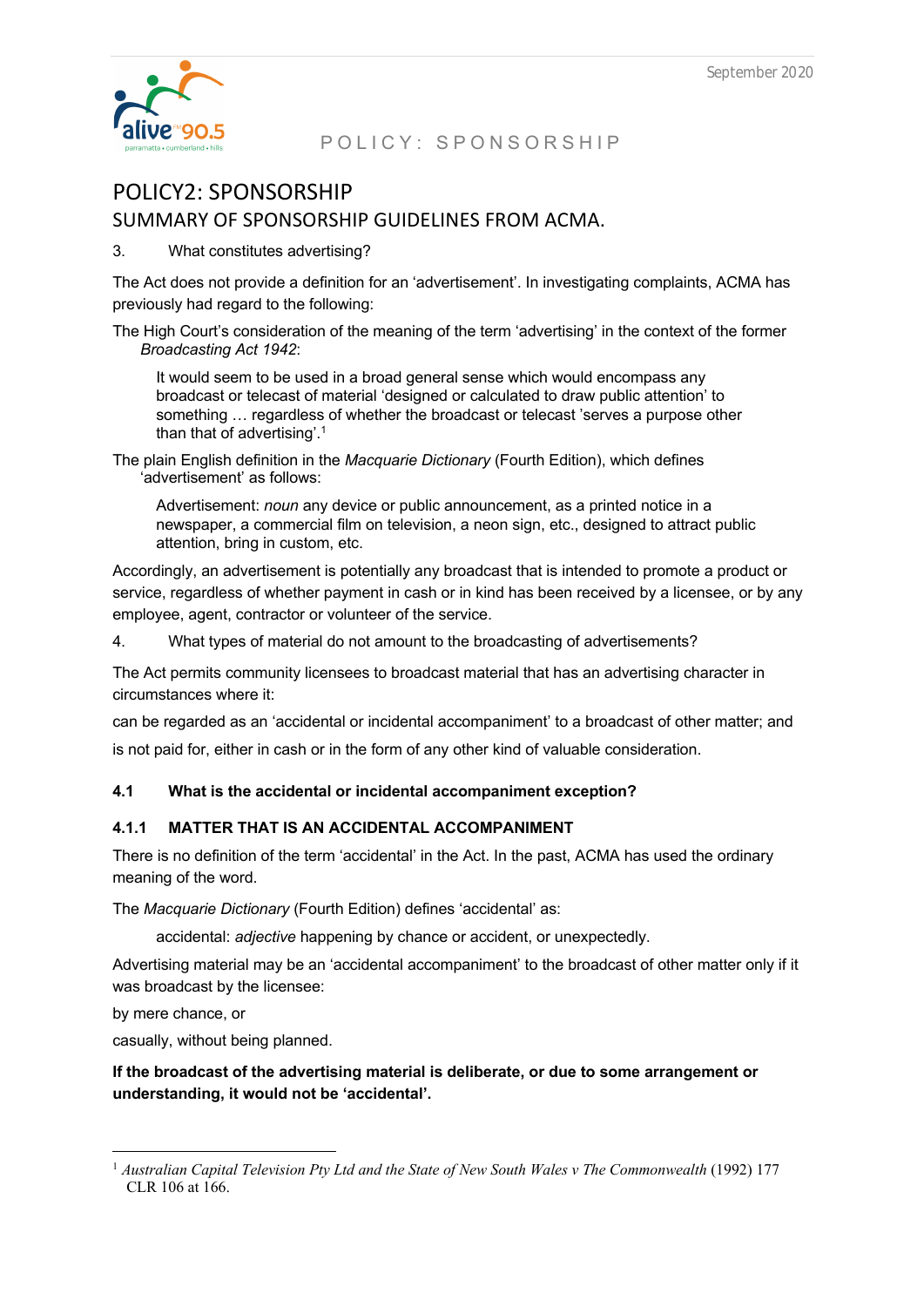

Advertising material may be an 'incidental accompaniment' to the broadcast of other matter only if a reference to a product, service or organisation was secondary to the subject of the broadcast or occurred as a minor part of the broadcast. This may include a casual reference to a product or service where that type of casual reference is likely to occur in the context of a discussion of some other thing.

#### *Radio example 1*

*A gardening expert talking to an interviewer and making a passing reference to a particular type of product, in this case Brand X, in the broadcast of a gardening program (that is, the other matter) may be permissible.*

[...] You need a high-phosphate fertiliser; otherwise, the tree won't fruit. Brand X is one but there *are many others that are just as good and cheaper in price. […]*

#### *Radio example 2*

*A festival organiser calling in about activities planned (that is, the other matter)—in this case, the Chinese Moon Festival celebrations—making a single passing reference to a commercial organisation—in this case, the Phoenix Cake Shop—may be permissible where it occurs casually and without payment.*

[...] The Chinese Moon Festival is on the 15th day of the eighth lunar month. This year, we have *planned a poetry competition, there is a lantern-making workshop and of course there is the Sunday parade where the lion dance and fireworks display will be the main features. Money for the purchase of moon cakes this week from the Phoenix Cake Shop will be donated to the festival organiser, the Australian–Chinese Association. […]*

## **4.2.1 COMMUNITY INFORMATION MATERIAL OR COMMUNITY PROMOTIONAL MATERIAL**

Any broadcast that provides information about community events or promotes community services (that is, community service announcements or CSAs) may fall into this category. Usually, licensees receive no payment for the broadcast of this type of material and therefore they do not need to be tagged.<sup>2</sup> However, if a licensee receives payment in cash or in kind for broadcasting this type of material, the announcement should be tagged and must be included in the hourly sponsorship time limit.

 $2$  Please see Part 2.3(b) of the guidelines for an explanation of a sponsorship tag.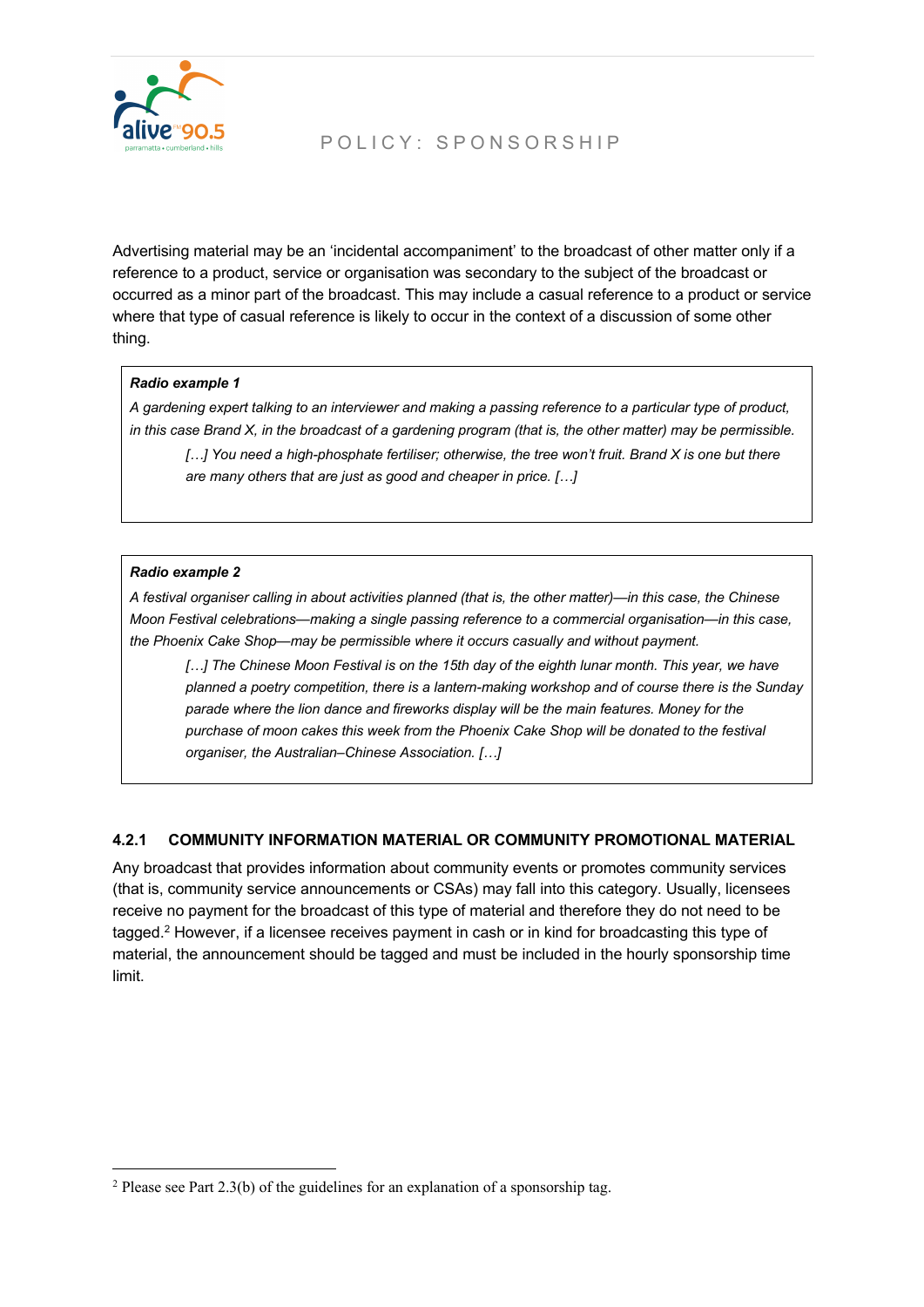

#### *Examples of community information material or community promotional material:*

- *Material about an appeal by a registered charity, or a non-profit or volunteer group; for example, the Red Cross Blood Appeal, Salvation Army Door Knock Appeal;*
- *announcements that can be seen to meet the needs of the community served by the licensee. For example, a licensee with an ethnic community interest may inform listeners belonging to that particular ethnic group about an upcoming cultural festival or provide information about other events of a cultural, welfare or educational nature;*
- *genuine community information material, such as local sporting events, community theatre or weather warnings; and*
- *announcements about goods or services, where the money raised benefits the community, a non-profit group or a community organisation. For example, a school fete or an announcement promoting a radiothon where the money raised goes to help the victims of a tsunami.*

#### **Discussions with subject matter experts**

Interviews with subject matter experts are common to broadcasting and play a legitimate role in community broadcasting. However, care should be taken to ensure that discussions do not move from the general (for example, a DIY program that provides technical information about home improvements) to the specific (for example, the promotion of a particular product, service or organisation). Also, an interview is more likely to be characterised as an advertisement if the broadcaster has a financial or other arrangement with the expert being interviewed.

#### *Example 1*

*Announcer: Welcome to the Home Show. Today we are discussing the local real estate market and providing useful tips for everyone interested in buying property. We are lucky to have with us George Roy, who has worked in the real estate industry for 25 years and has spent the last 10 years at XYZ Real Estate. George, how is the local market? Is it a good time to buy?*

*George Roy: It sure is, as long as you do your homework first. It is so important to know the local area and do your research. Check recent sales history, find out what deals you can get with home loans and, if you are an investor, find out what the local rental market is doing. You can do this by checking the local papers and having a look in real estate windows. Or use the web—it is a great tool for home buyers.*

*Why is this likely to be found to not amount to advertising?*

*Example 1 establishes George Roy's credentials ('We are lucky to have with us George Roy, who has worked in the real estate industry for 25 years and has spent the last 10 years at XYZ Real Estate') but does not promote him or his real estate agency. The reference to Mr Roy's employer is contextual—that is, it is a relevant consideration as listeners would want to know whether he is qualified to provide advice. The discussion is about buying property generally and does not focus on individual properties, real estate agencies or a particular real estate agent. The reference to the real estate agency is an incidental accompaniment to the broadcast of other matter.*

*Example 2*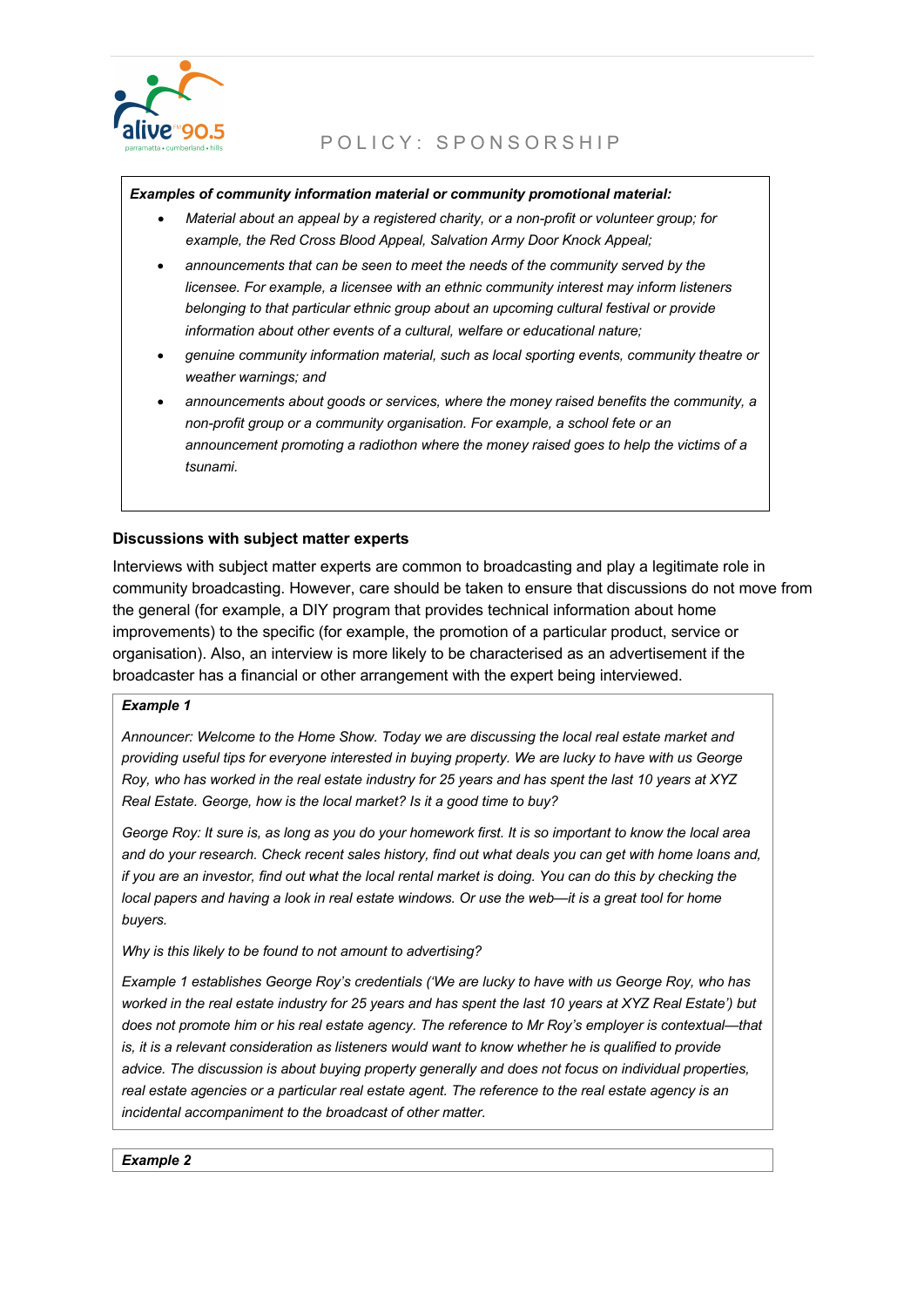

*Announcer: Welcome to the Home Show. Today we are discussing the local real estate market and providing you with useful tips if you are interested in buying property. We are lucky to have with us George Roy, from XYZ Real Estate, which is located at 1 Market Street. They are rated number one in the local area and George has recorded the best sales figures for five consecutive years. Be sure to call George on 9876 5432 whether you are buying or selling and he'll be sure to look after you. George, what properties are you going to tell us about this week?*

*George Roy: Well, good morning to you and your listeners. I have some great homes to talk about this week and I'll give you all the open-day information and viewing times. The first property is at 2 Commercial Street and features …*

*Why is this likely to be found to be advertising?*

*Example 2 promotes both Mr Roy ('… George has recorded the best sales figures for five consecutive years. Be sure to call George on 9876 5432 whether you are buying or selling and he'll be sure to look after you') and the real estate agency ('They are rated number one in the local area'). Further, the segment provides both the address and telephone number for XYZ, promotes the services it provides ('they are rated number one in the local area') and promotes properties for sale by XYZ. These references are not accidental or incidental accompaniment as they are designed to bring attention to XYZ. They are more than merely background to establish Mr Roy's qualifications or expertise.*

#### **Gig guides**

The broadcast of gig guides is a common feature on community broadcasting services. Licensees often broadcast interviews with music artists and concert performers, including information about upcoming concerts, gigs and performances in the local area—for example, dates, venues, costs and telephone numbers for tickets.

However, care should be taken to ensure that discussions do not move from the general (for example, a review about a CD release) to the specific (for example, the promotion of the CD [product], scheduled concerts [service] or where tickets may be obtained [distributing organisation]).

#### *Example 1*

*Announcer: So what's happening this weekend? At the Music Hotel on Friday, we have Band A. They are on at 9 pm and the cover charge is \$10. At the Jazz Club on Friday, Band B will be on at 9 pm and Band C at 11 pm. Cover charge \$15. Also on Friday at the RSL will be Band D. They are on at 10 pm and it is free entry.* 

*Why is this likely to be found to be community information?*

*Example 1 refers to a number of venues and is providing information without promoting any one venue or band. Relevant information is provided to listeners and this information would be covered by the community information exemption.*

#### *Example 2*

*Announcer: So what's happening this weekend? At the Music Hotel we have Band A on Friday night at 9 pm. Cover charge is only \$10. Saturday, the Music Hotel has Band B at 9 pm and Band C at 11*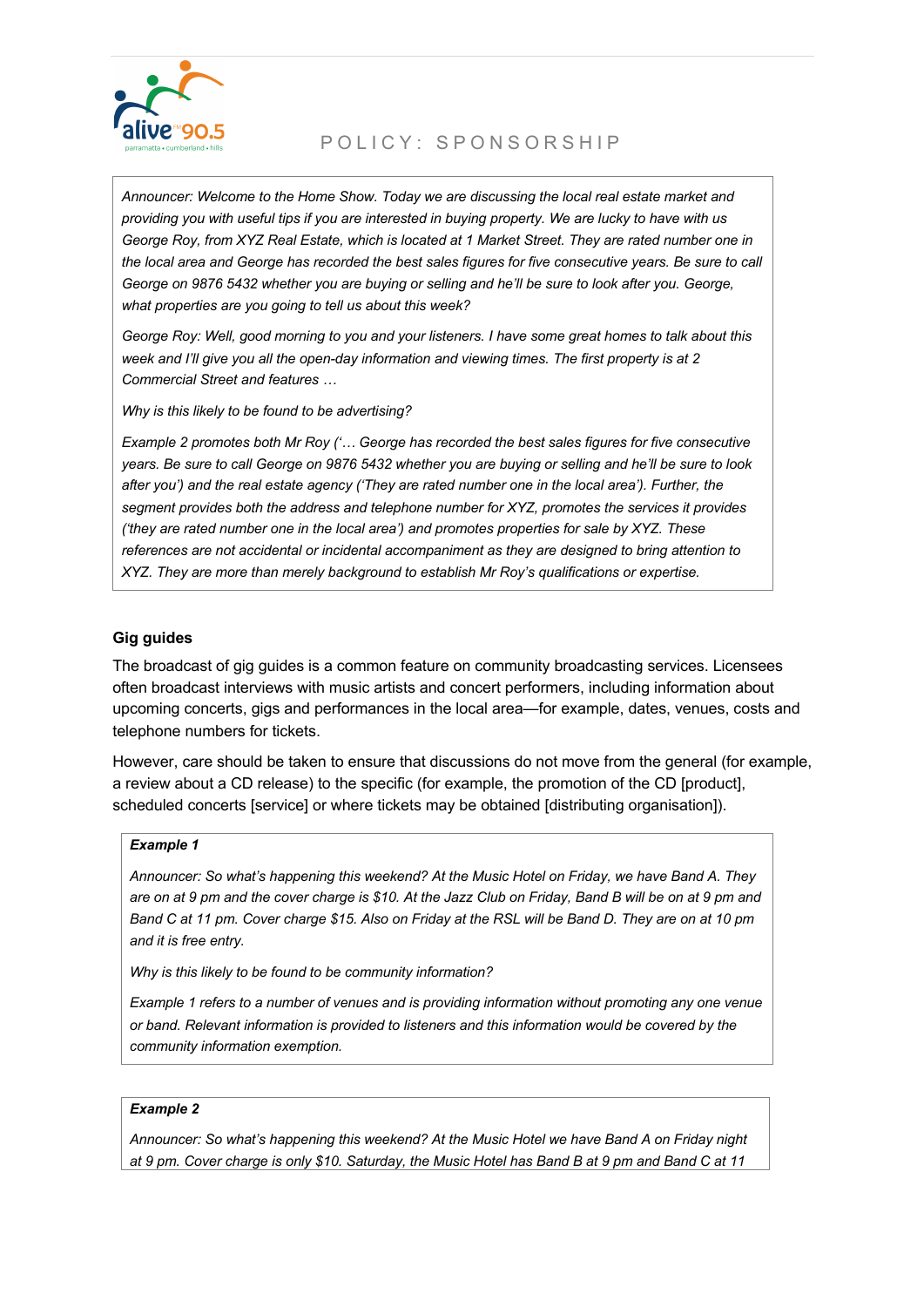

*pm. The cover charge for this great event is only \$15. Sunday night, the Music Hotel has a great afternoon of music, starting at 5 pm. No cover charge and happy hour from 6–7 pm.*

*Why is this likely to be found to be advertising?*

*Example 2 refers only to one venue and the language used is designed to promote this venue. The primary purpose of this announcement is to promote the venue rather than to provide information to the community.*

#### *Example 3*

*Announcer: Today we are lucky to have with us Robbie, from Band A. Thanks for joining us, Robbie. Now, what have you been up to?*

*Robbie: Great to be here. We have been really busy, we have a new album out, and we have been out*  and about promoting it. We are trying to get to as many places as we can and we are really enjoying *playing the new songs.*

*Announcer: Tell us about the album. It seems to be different from your last.*

*Robbie: We have worked with a new producer and it does have a new sound but we have been getting positive feedback from the fans. We recorded it in LA, which was a new experience for us and we worked with some new songwriters, so I think the album reflects the band being out of its comfort zone and meeting new challenges.*

*Announcer: Let's have a listen to the new single. [song]*

*Announcer: That was Band A's new single. Band A is touring to promote its new album—check your local gig guide. We are talking to Robbie from the band. Robbie, tell us a bit about the people you worked with in LA?*

*Robbie: We worked with …*

*Why is this likely to be community information?*

*The discussion is about Band A's new album and provides listeners with information about the album and the recording process. Reference is also made to the band touring; however, the discussion does not move from providing contextual information (that is, it would be of interest to the audience to know that the band has a new album and that it is touring) to actually promoting or advertising the album or the gigs.*

#### *Example 4*

*This statement is likely to be considered community information:*

*Musician: We've just finished recording our latest album, A Heavy Winter, available at your local record store.*

*Whereas this statement is likely to be considered advertising:*

*Musician: We've just recorded our latest album, A Heavy Winter, which you can buy for \$19.95 from any Vinyl beat record store or from their website at vinylbeat.com.au.*